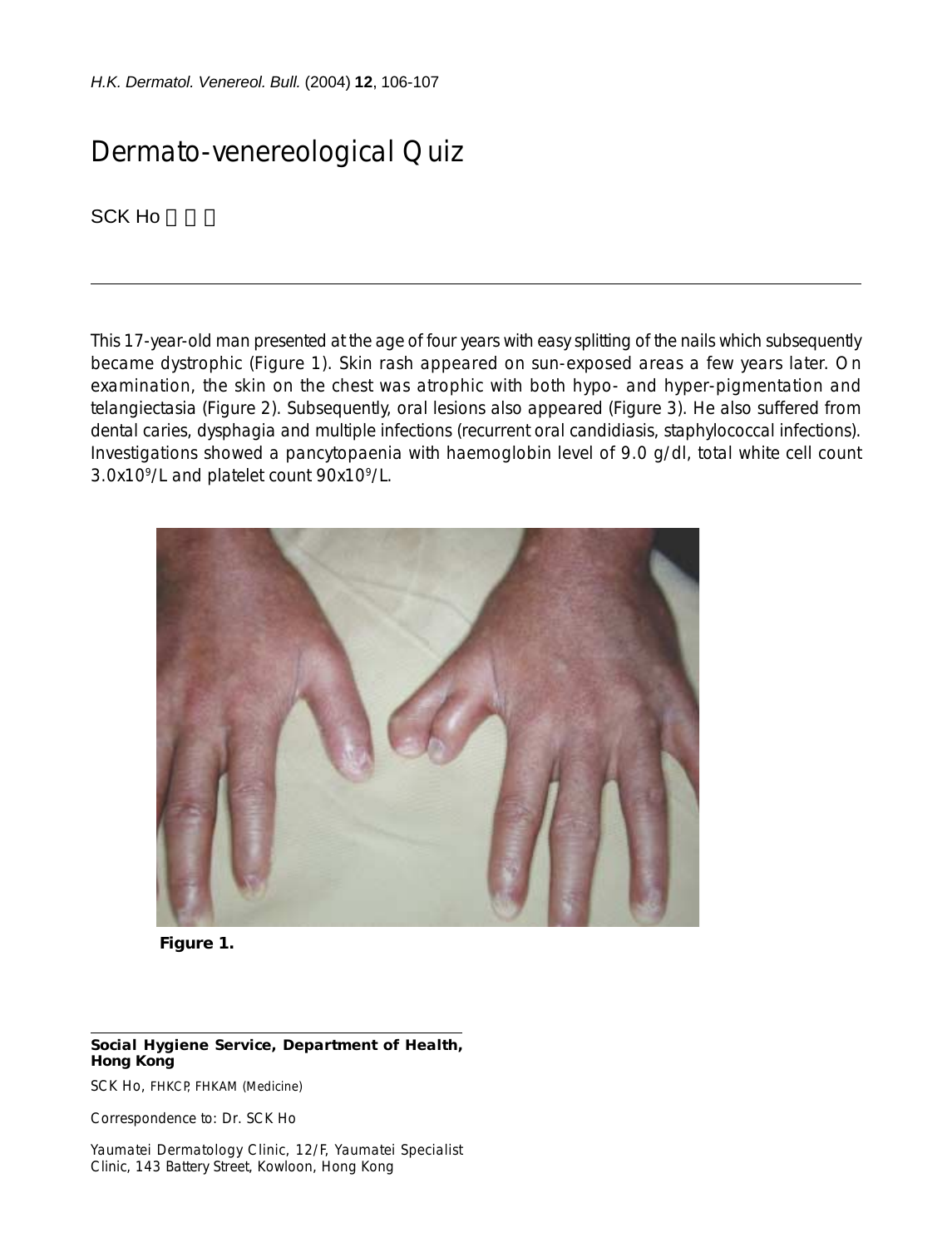

**Figure 2.**



**Figure 3.**

## **Questions**

- 1. What is the most likely diagnosis?
- 2. What are the complications of this condition?
- 3. What is the pathogenesis of this condition?
- 4. What treatments are available? (Answers on page 115)